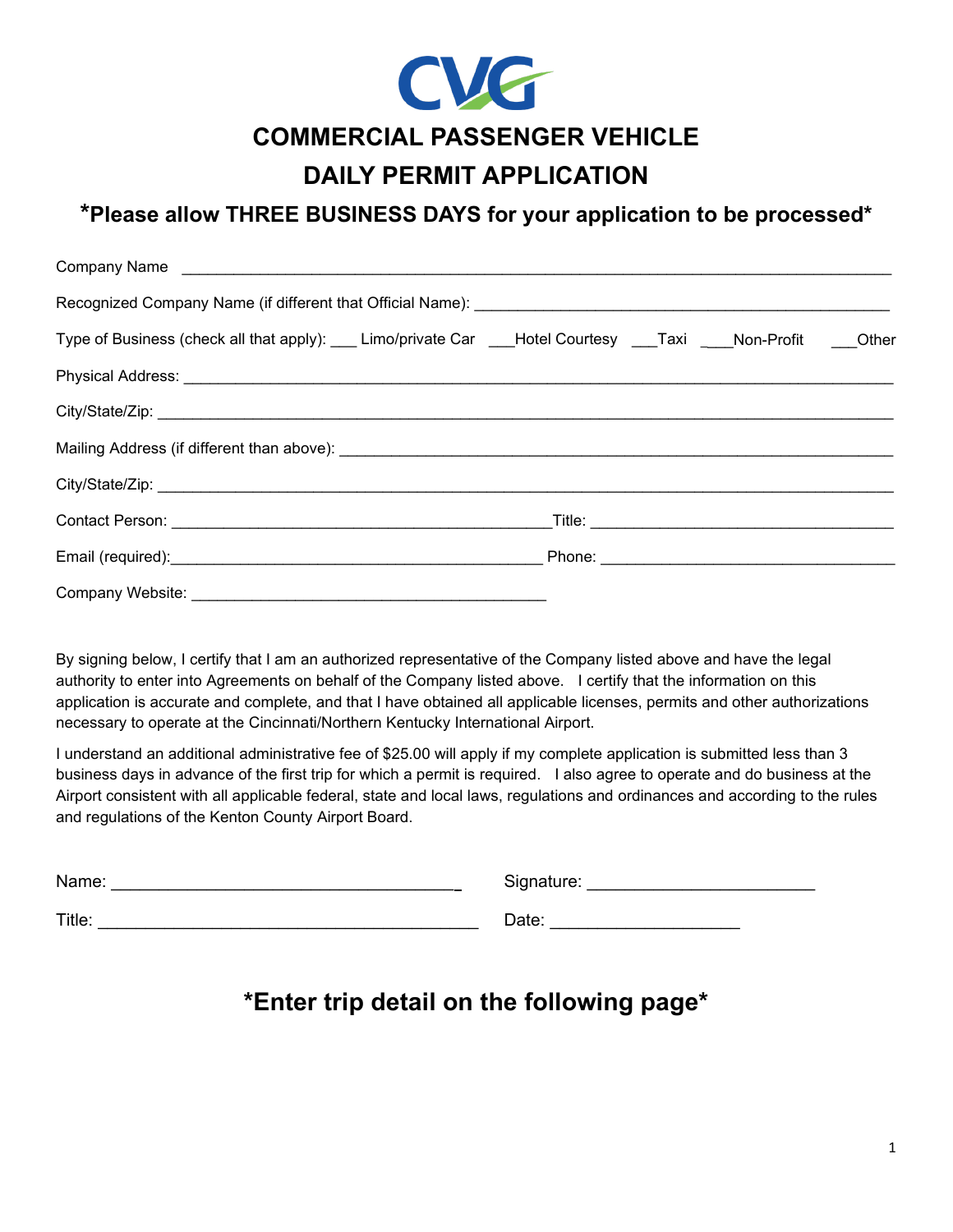# **\*Apply for up to four daily permits per page. Permits must be obtained for dates of any Airport Trip (pick-up or drop-off)\***

| Date of trip | Time | <b>Airline</b> | Flight# | <b>Expected # of Travelers</b> |
|--------------|------|----------------|---------|--------------------------------|
|              |      |                |         |                                |

| Year | <b>Make</b> | Model | Vin $#$ | Seating Capacity License Plate # | <b>State</b> |
|------|-------------|-------|---------|----------------------------------|--------------|
|      |             |       |         |                                  |              |

#### **Trip 2: \_\_\_Pick-Up or \_\_\_Drop-Off**

**Trip 1: \_\_\_Pick-Up or \_\_\_Drop-Off**

| Date of trip | Time | <b>Airline</b> | Flight # | <b>Expected # of Travelers</b> |
|--------------|------|----------------|----------|--------------------------------|
|              |      |                |          |                                |

| Year | <b>Make</b> | Model | Vin $#$ | Seating Capacity License Plate #   State |  |
|------|-------------|-------|---------|------------------------------------------|--|
|      |             |       |         |                                          |  |

#### **Trip 3: \_\_\_Pick-Up or \_\_\_Drop-Off**

| Date of trip | Time | Airline | Flight # | <b>Expected # of Travelers</b> |
|--------------|------|---------|----------|--------------------------------|
|              |      |         |          |                                |

| Year | <b>Make</b> | Model | Vin $#$ | Seating Capacity License Plate # State |  |
|------|-------------|-------|---------|----------------------------------------|--|
|      |             |       |         |                                        |  |

#### **Trip 4: \_\_\_Pick-Up or \_\_\_Drop-Off**

| Date of trip | Time | <b>Airline</b> | Flight# | <b>Expected # of Travelers</b> |
|--------------|------|----------------|---------|--------------------------------|
|              |      |                |         |                                |

| Year | <b>Make</b> | Model | Vin $#$ | Seating Capacity License Plate # | <b>State</b> |
|------|-------------|-------|---------|----------------------------------|--------------|
|      |             |       |         |                                  |              |